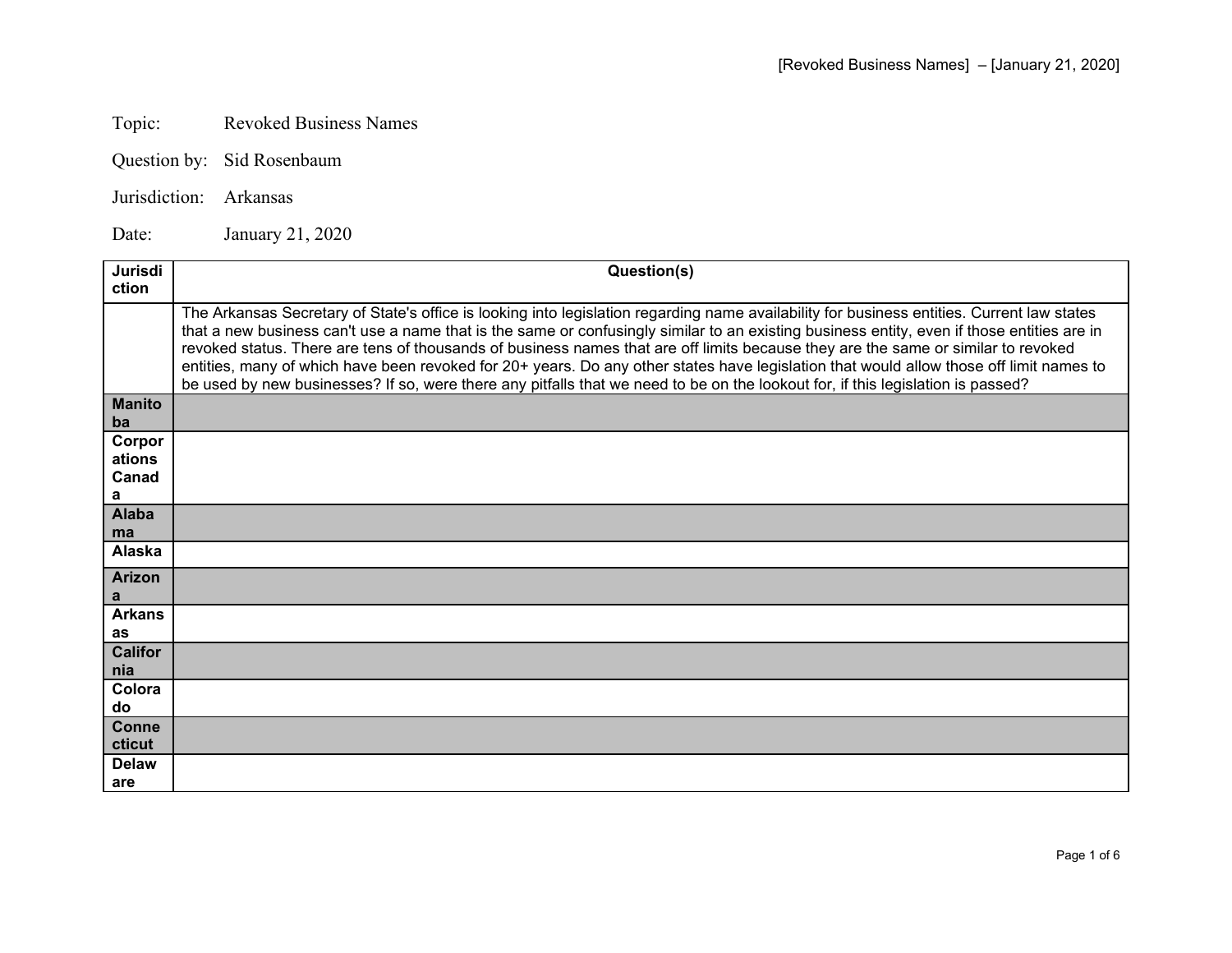| Jurisdi                                | Question(s)                                                                                                                                                                                                                                                                                                                                                                                                                                                                                                                                                                                                                                                                                                 |
|----------------------------------------|-------------------------------------------------------------------------------------------------------------------------------------------------------------------------------------------------------------------------------------------------------------------------------------------------------------------------------------------------------------------------------------------------------------------------------------------------------------------------------------------------------------------------------------------------------------------------------------------------------------------------------------------------------------------------------------------------------------|
| ction                                  |                                                                                                                                                                                                                                                                                                                                                                                                                                                                                                                                                                                                                                                                                                             |
|                                        | The Arkansas Secretary of State's office is looking into legislation regarding name availability for business entities. Current law states<br>that a new business can't use a name that is the same or confusingly similar to an existing business entity, even if those entities are in<br>revoked status. There are tens of thousands of business names that are off limits because they are the same or similar to revoked<br>entities, many of which have been revoked for 20+ years. Do any other states have legislation that would allow those off limit names to<br>be used by new businesses? If so, were there any pitfalls that we need to be on the lookout for, if this legislation is passed? |
| <b>Distric</b><br>t of<br>Colum<br>bia |                                                                                                                                                                                                                                                                                                                                                                                                                                                                                                                                                                                                                                                                                                             |
| <b>Florida</b>                         |                                                                                                                                                                                                                                                                                                                                                                                                                                                                                                                                                                                                                                                                                                             |
| Georgi<br>a                            |                                                                                                                                                                                                                                                                                                                                                                                                                                                                                                                                                                                                                                                                                                             |
| Hawaii                                 |                                                                                                                                                                                                                                                                                                                                                                                                                                                                                                                                                                                                                                                                                                             |
| Idaho                                  |                                                                                                                                                                                                                                                                                                                                                                                                                                                                                                                                                                                                                                                                                                             |
| <b>Illinois</b>                        |                                                                                                                                                                                                                                                                                                                                                                                                                                                                                                                                                                                                                                                                                                             |
| Indian<br>a                            |                                                                                                                                                                                                                                                                                                                                                                                                                                                                                                                                                                                                                                                                                                             |
| lowa                                   |                                                                                                                                                                                                                                                                                                                                                                                                                                                                                                                                                                                                                                                                                                             |
| <b>Kansa</b><br>s                      |                                                                                                                                                                                                                                                                                                                                                                                                                                                                                                                                                                                                                                                                                                             |
| Kentuc<br><u>ky</u>                    |                                                                                                                                                                                                                                                                                                                                                                                                                                                                                                                                                                                                                                                                                                             |
| Louisi<br>ana                          |                                                                                                                                                                                                                                                                                                                                                                                                                                                                                                                                                                                                                                                                                                             |
| <b>Maine</b>                           |                                                                                                                                                                                                                                                                                                                                                                                                                                                                                                                                                                                                                                                                                                             |
| <b>Maryla</b><br>nd                    |                                                                                                                                                                                                                                                                                                                                                                                                                                                                                                                                                                                                                                                                                                             |
| <b>Massa</b><br>chuset<br>ts           |                                                                                                                                                                                                                                                                                                                                                                                                                                                                                                                                                                                                                                                                                                             |
| <b>Michig</b><br>an                    |                                                                                                                                                                                                                                                                                                                                                                                                                                                                                                                                                                                                                                                                                                             |
| <b>Minne</b><br>sota                   |                                                                                                                                                                                                                                                                                                                                                                                                                                                                                                                                                                                                                                                                                                             |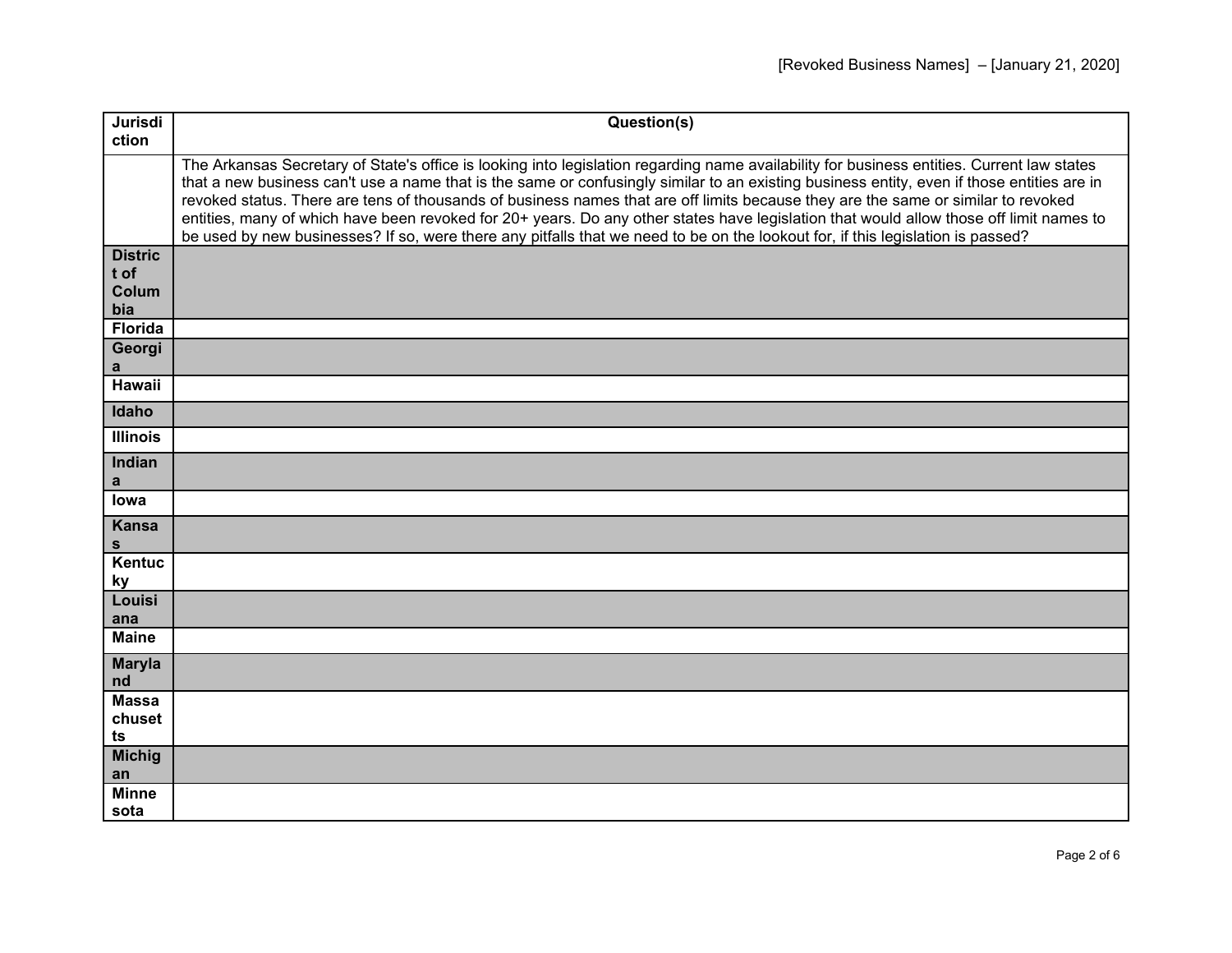| Jurisdi                     | Question(s)                                                                                                                                                                                                                                                                                                                                                                                                                                                                                                                                                                                                                                                                                                 |
|-----------------------------|-------------------------------------------------------------------------------------------------------------------------------------------------------------------------------------------------------------------------------------------------------------------------------------------------------------------------------------------------------------------------------------------------------------------------------------------------------------------------------------------------------------------------------------------------------------------------------------------------------------------------------------------------------------------------------------------------------------|
| ction                       |                                                                                                                                                                                                                                                                                                                                                                                                                                                                                                                                                                                                                                                                                                             |
|                             | The Arkansas Secretary of State's office is looking into legislation regarding name availability for business entities. Current law states<br>that a new business can't use a name that is the same or confusingly similar to an existing business entity, even if those entities are in<br>revoked status. There are tens of thousands of business names that are off limits because they are the same or similar to revoked<br>entities, many of which have been revoked for 20+ years. Do any other states have legislation that would allow those off limit names to<br>be used by new businesses? If so, were there any pitfalls that we need to be on the lookout for, if this legislation is passed? |
| <b>Missis</b><br>sippi      |                                                                                                                                                                                                                                                                                                                                                                                                                                                                                                                                                                                                                                                                                                             |
| <b>Misso</b><br>uri         |                                                                                                                                                                                                                                                                                                                                                                                                                                                                                                                                                                                                                                                                                                             |
| <b>Monta</b>                |                                                                                                                                                                                                                                                                                                                                                                                                                                                                                                                                                                                                                                                                                                             |
| na                          |                                                                                                                                                                                                                                                                                                                                                                                                                                                                                                                                                                                                                                                                                                             |
| <b>Nebras</b>               |                                                                                                                                                                                                                                                                                                                                                                                                                                                                                                                                                                                                                                                                                                             |
| ka                          |                                                                                                                                                                                                                                                                                                                                                                                                                                                                                                                                                                                                                                                                                                             |
| <b>Nevad</b><br>a           |                                                                                                                                                                                                                                                                                                                                                                                                                                                                                                                                                                                                                                                                                                             |
| <b>New</b>                  |                                                                                                                                                                                                                                                                                                                                                                                                                                                                                                                                                                                                                                                                                                             |
| <b>Hamps</b>                |                                                                                                                                                                                                                                                                                                                                                                                                                                                                                                                                                                                                                                                                                                             |
| hire                        |                                                                                                                                                                                                                                                                                                                                                                                                                                                                                                                                                                                                                                                                                                             |
| <b>New</b><br><b>Jersey</b> |                                                                                                                                                                                                                                                                                                                                                                                                                                                                                                                                                                                                                                                                                                             |
| <b>New</b>                  |                                                                                                                                                                                                                                                                                                                                                                                                                                                                                                                                                                                                                                                                                                             |
| <b>Mexico</b>               |                                                                                                                                                                                                                                                                                                                                                                                                                                                                                                                                                                                                                                                                                                             |
| <b>New</b>                  |                                                                                                                                                                                                                                                                                                                                                                                                                                                                                                                                                                                                                                                                                                             |
| <b>York</b>                 |                                                                                                                                                                                                                                                                                                                                                                                                                                                                                                                                                                                                                                                                                                             |
| <b>North</b>                |                                                                                                                                                                                                                                                                                                                                                                                                                                                                                                                                                                                                                                                                                                             |
| Caroli                      |                                                                                                                                                                                                                                                                                                                                                                                                                                                                                                                                                                                                                                                                                                             |
| na                          |                                                                                                                                                                                                                                                                                                                                                                                                                                                                                                                                                                                                                                                                                                             |
| <b>North</b>                |                                                                                                                                                                                                                                                                                                                                                                                                                                                                                                                                                                                                                                                                                                             |
| <b>Dakota</b>               |                                                                                                                                                                                                                                                                                                                                                                                                                                                                                                                                                                                                                                                                                                             |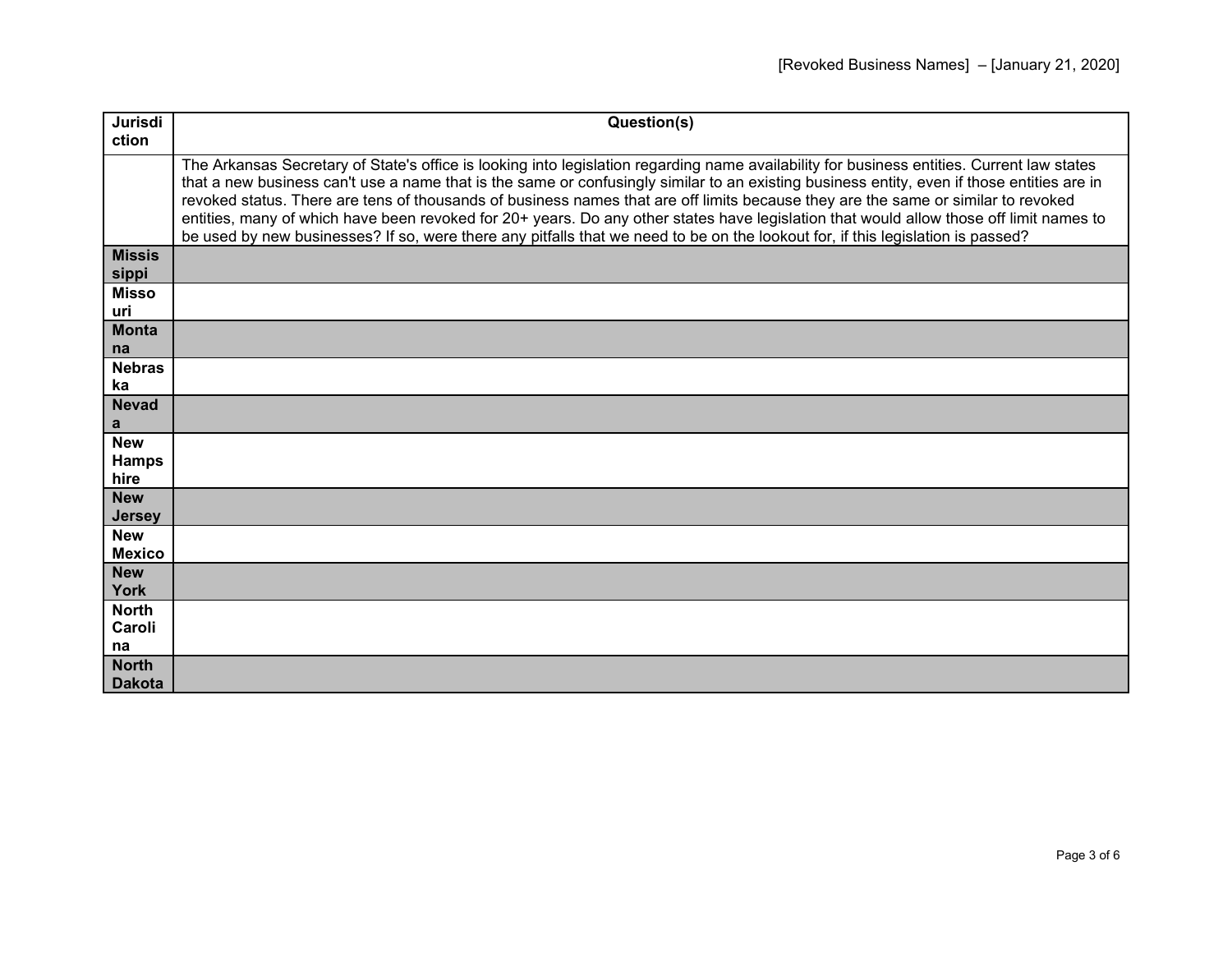| Jurisdi                       | Question(s)                                                                                                                                                                                                                                                                                                                                                                                                                                                                                                                                                                                                                                                                                                                                                                                                                                                                                                                                                                                                                                                                                                                                                                                                                                                                                                                                     |
|-------------------------------|-------------------------------------------------------------------------------------------------------------------------------------------------------------------------------------------------------------------------------------------------------------------------------------------------------------------------------------------------------------------------------------------------------------------------------------------------------------------------------------------------------------------------------------------------------------------------------------------------------------------------------------------------------------------------------------------------------------------------------------------------------------------------------------------------------------------------------------------------------------------------------------------------------------------------------------------------------------------------------------------------------------------------------------------------------------------------------------------------------------------------------------------------------------------------------------------------------------------------------------------------------------------------------------------------------------------------------------------------|
| ction                         |                                                                                                                                                                                                                                                                                                                                                                                                                                                                                                                                                                                                                                                                                                                                                                                                                                                                                                                                                                                                                                                                                                                                                                                                                                                                                                                                                 |
|                               | The Arkansas Secretary of State's office is looking into legislation regarding name availability for business entities. Current law states<br>that a new business can't use a name that is the same or confusingly similar to an existing business entity, even if those entities are in<br>revoked status. There are tens of thousands of business names that are off limits because they are the same or similar to revoked<br>entities, many of which have been revoked for 20+ years. Do any other states have legislation that would allow those off limit names to<br>be used by new businesses? If so, were there any pitfalls that we need to be on the lookout for, if this legislation is passed?                                                                                                                                                                                                                                                                                                                                                                                                                                                                                                                                                                                                                                     |
| Ohio                          | In Ohio our legislation states that names must be distinguishable upon the record from names that are used by an active entity - so we<br>would permit them from using a name that is revoked/dissolved. But, I also recommend the "distinguishable upon the record" language<br>over confusingly similar. We have language in ORC 1701.05(B) which explains how to apply this name availability standard and our<br>naming guide which helps explain it to customers.<br>https://nam12.safelinks.protection.outlook.com/?url=https%3A%2F%2Fwww.ohiosos.gov%2Fbusinesses%2Finformation-on-starting-<br>and-maintaining-a-business%2Fguide-to-name-<br>availability%2F&data=02%7C01%7Cpviverto%40azsos.gov%7C588ed6a2b2c945232ec508d79eb64a65%7Cb4494a03f26d475db<br>a4139871e763531%7C1%7C0%7C637152378090497209&sdata=5wDjZYYtn1AHEYe2lvKZ2PD0MeV5XHCoseeyo1XKVic%3D&<br>amp;reserved=0<br>The only thing I recommend is including language to protect a name for a time period after a cancellation to give them time to reinstate.<br>For example, if we cancel a corporation for failure to maintain a valid statutory agent we "hold" their business name for one year. If they<br>reinstate after that time frame and some other business used their name then they must file the reinstatement and an amendment to<br>change their name. |
| <b>Oklaho</b><br>ma           |                                                                                                                                                                                                                                                                                                                                                                                                                                                                                                                                                                                                                                                                                                                                                                                                                                                                                                                                                                                                                                                                                                                                                                                                                                                                                                                                                 |
| Orego<br>n                    |                                                                                                                                                                                                                                                                                                                                                                                                                                                                                                                                                                                                                                                                                                                                                                                                                                                                                                                                                                                                                                                                                                                                                                                                                                                                                                                                                 |
| <b>Penns</b><br>ylvania       |                                                                                                                                                                                                                                                                                                                                                                                                                                                                                                                                                                                                                                                                                                                                                                                                                                                                                                                                                                                                                                                                                                                                                                                                                                                                                                                                                 |
| <b>Rhode</b><br><b>Island</b> |                                                                                                                                                                                                                                                                                                                                                                                                                                                                                                                                                                                                                                                                                                                                                                                                                                                                                                                                                                                                                                                                                                                                                                                                                                                                                                                                                 |
| <b>South</b><br>Caroli<br>na  |                                                                                                                                                                                                                                                                                                                                                                                                                                                                                                                                                                                                                                                                                                                                                                                                                                                                                                                                                                                                                                                                                                                                                                                                                                                                                                                                                 |
| <b>South</b><br><b>Dakota</b> |                                                                                                                                                                                                                                                                                                                                                                                                                                                                                                                                                                                                                                                                                                                                                                                                                                                                                                                                                                                                                                                                                                                                                                                                                                                                                                                                                 |
| <b>Tenne</b><br>ssee          |                                                                                                                                                                                                                                                                                                                                                                                                                                                                                                                                                                                                                                                                                                                                                                                                                                                                                                                                                                                                                                                                                                                                                                                                                                                                                                                                                 |
| <b>Texas</b>                  |                                                                                                                                                                                                                                                                                                                                                                                                                                                                                                                                                                                                                                                                                                                                                                                                                                                                                                                                                                                                                                                                                                                                                                                                                                                                                                                                                 |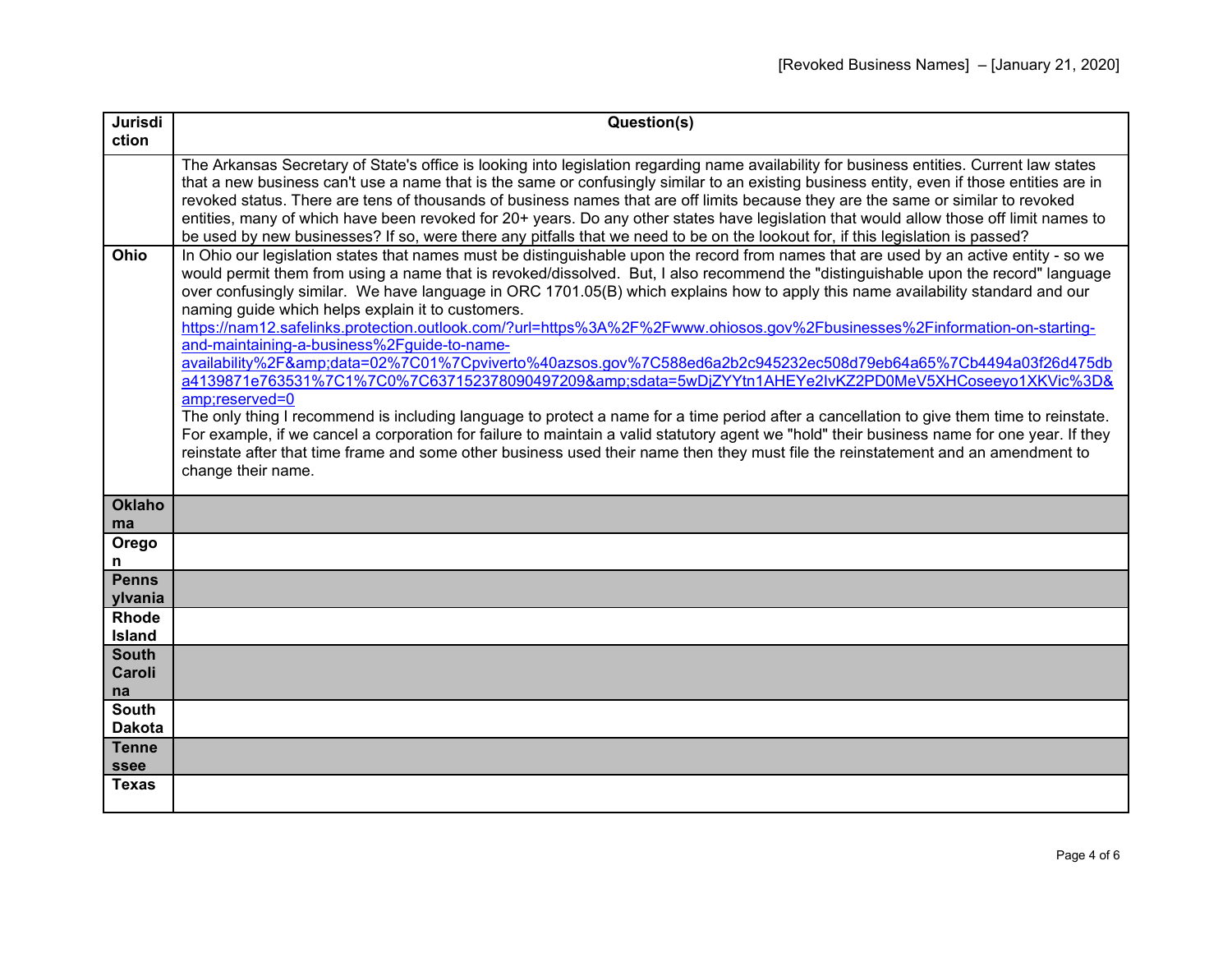| Jurisdi      | Question(s)                                                                                                                                                                                                                                                                                                                                                                                                                                                                                                                                                                                                                                                                                                 |
|--------------|-------------------------------------------------------------------------------------------------------------------------------------------------------------------------------------------------------------------------------------------------------------------------------------------------------------------------------------------------------------------------------------------------------------------------------------------------------------------------------------------------------------------------------------------------------------------------------------------------------------------------------------------------------------------------------------------------------------|
| ction        |                                                                                                                                                                                                                                                                                                                                                                                                                                                                                                                                                                                                                                                                                                             |
|              |                                                                                                                                                                                                                                                                                                                                                                                                                                                                                                                                                                                                                                                                                                             |
|              | The Arkansas Secretary of State's office is looking into legislation regarding name availability for business entities. Current law states<br>that a new business can't use a name that is the same or confusingly similar to an existing business entity, even if those entities are in<br>revoked status. There are tens of thousands of business names that are off limits because they are the same or similar to revoked<br>entities, many of which have been revoked for 20+ years. Do any other states have legislation that would allow those off limit names to<br>be used by new businesses? If so, were there any pitfalls that we need to be on the lookout for, if this legislation is passed? |
| <b>Utah</b>  |                                                                                                                                                                                                                                                                                                                                                                                                                                                                                                                                                                                                                                                                                                             |
| Vermo        |                                                                                                                                                                                                                                                                                                                                                                                                                                                                                                                                                                                                                                                                                                             |
| nt           |                                                                                                                                                                                                                                                                                                                                                                                                                                                                                                                                                                                                                                                                                                             |
| Virgini      |                                                                                                                                                                                                                                                                                                                                                                                                                                                                                                                                                                                                                                                                                                             |
| a            |                                                                                                                                                                                                                                                                                                                                                                                                                                                                                                                                                                                                                                                                                                             |
| Washi        |                                                                                                                                                                                                                                                                                                                                                                                                                                                                                                                                                                                                                                                                                                             |
| ngton        |                                                                                                                                                                                                                                                                                                                                                                                                                                                                                                                                                                                                                                                                                                             |
| <b>West</b>  |                                                                                                                                                                                                                                                                                                                                                                                                                                                                                                                                                                                                                                                                                                             |
| Virgini      |                                                                                                                                                                                                                                                                                                                                                                                                                                                                                                                                                                                                                                                                                                             |
| a            |                                                                                                                                                                                                                                                                                                                                                                                                                                                                                                                                                                                                                                                                                                             |
| <b>Wisco</b> |                                                                                                                                                                                                                                                                                                                                                                                                                                                                                                                                                                                                                                                                                                             |
| nsin         |                                                                                                                                                                                                                                                                                                                                                                                                                                                                                                                                                                                                                                                                                                             |
| Wyomi        |                                                                                                                                                                                                                                                                                                                                                                                                                                                                                                                                                                                                                                                                                                             |
| ng           |                                                                                                                                                                                                                                                                                                                                                                                                                                                                                                                                                                                                                                                                                                             |

## **Additional comments:**

## **Full text of email:**

The Arkansas Secretary of State's office is looking into legislation regarding name availability for business entities. Current law states that a new business can't use a name that is the same or confusingly similar to an existing business entity, even if those entities are in revoked status. There are tens of thousands of business names that are off limits because they are the same or similar to revoked entities, many of which have been revoked for 20+ years. Do any other states have legislation that would allow those off limit names to be used by new businesses? If so, were there any pitfalls that we need to be on the lookout for, if this legislation is passed?

Thank you for your assistance.

Sid Rosenbaum